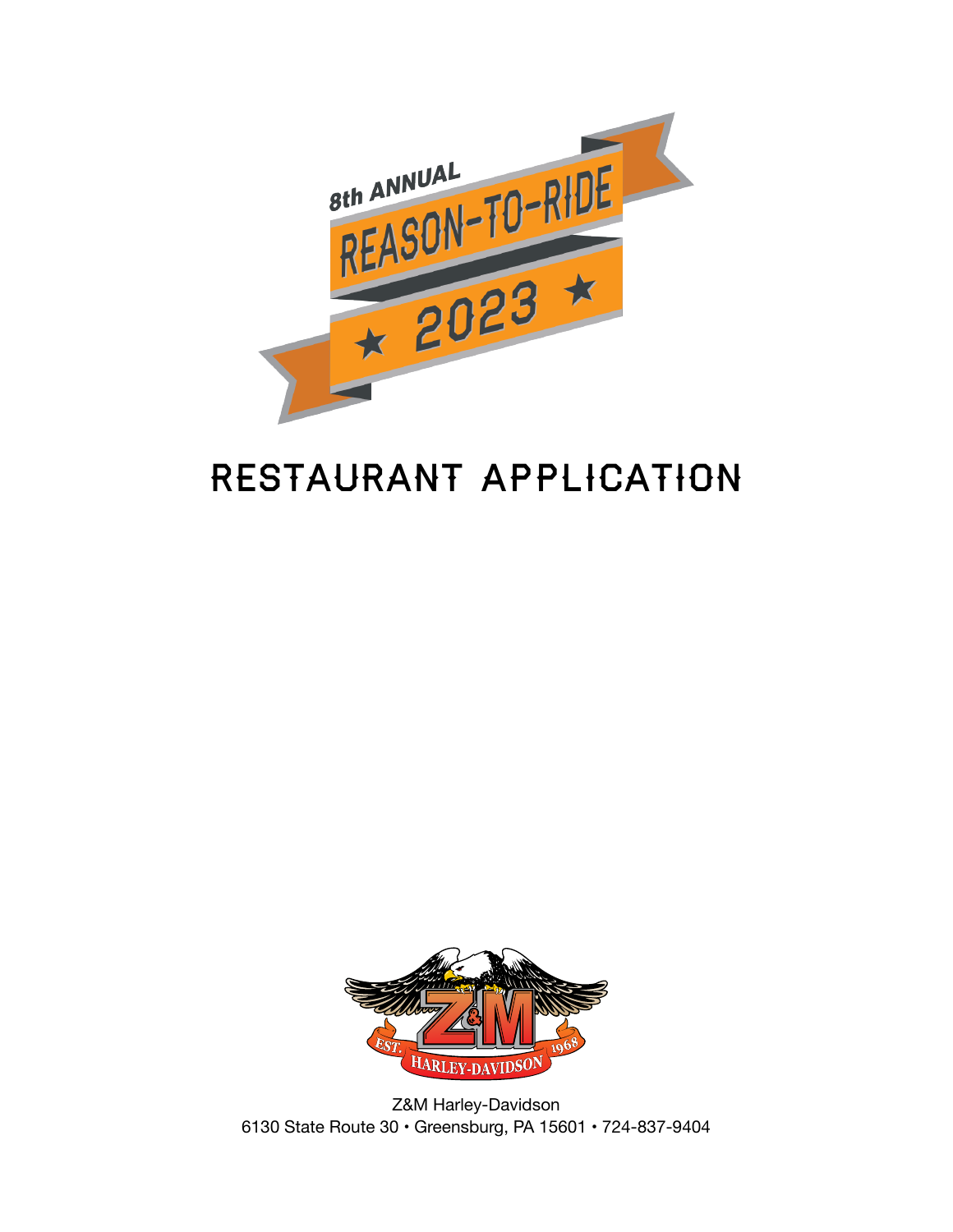#### **What is Reason-To-Ride?**

A summer long program designed to get motorcycle enthusiasts out on their bikes riding and raising money for a local charity while visiting some of the regions' best restaurants.

#### **How it works:**

Riders donate \$10 to receive a ride badge. Riders visit 14 restaurants receiving a unique punch from each restaurant. Riders who participate are eligible to win prizes totaling \$5000 at a season ending party held at Z&M Harley-Davidson in October. Riders who receive all 14 punches are eligible to win the Grand Prize \$3000 Z&M gift card.

#### **What you can expect:**

Over 1900 hungry motorcycle enthusiasts ride to your establishment beginning at the end of March, continuing throughout the summer. Since 2016, Over 8200 riders have participated in raising over \$167,000.

*\*While we strongly encourage all riders to patronize your establishment and most do, making a purchase is not a requirement to receive a punch.*

#### **What we ask from you:**

To participate, we ask each restaurant to make a minimum \$500 contribution for the selected charity and provide a \$50 gift certificate to be used as a raffle prize at the Reason-To-Ride end of season event. The donation and gift card must be received by **January 15, 2023** to guarantee your spot.

### **Fundraising:**

We encourage you to come up with your own creative fundraising idea. In the past, some restaurants have held "Dine to Donate" nights where a percentage of sales goes to the charity. Others have raised funds by rounding change up to the next dollar. While \$500 is the minimum we ask you to commit to, there is no limit to what you are able to raise! We greatly appreciate those who go above and beyond in helping our fundraising efforts and they will be considered for participation in future events.

#### **What we do:**

Z&M Harley-Davidson is committed to making Reason-To-Ride a successful event for the restaurants, the riders, and the charity. Some of the things Z&M is doing to promote Reason-To-Ride are:

- [Reason-To-Ride.com](http://Reason-To-Ride.com) A dedicated website page.
- Social media advertising. (Over 12,500 Facebook followers)
- Email marketing. (Over 18,000 subscribers)
- Z&M sponsored Latrobe Harley Owners Group (H.O.G.) chapter, an organization dedicated to supporting local charities within the community.
- LED message board on State Route 30 at Z&M in Greensburg.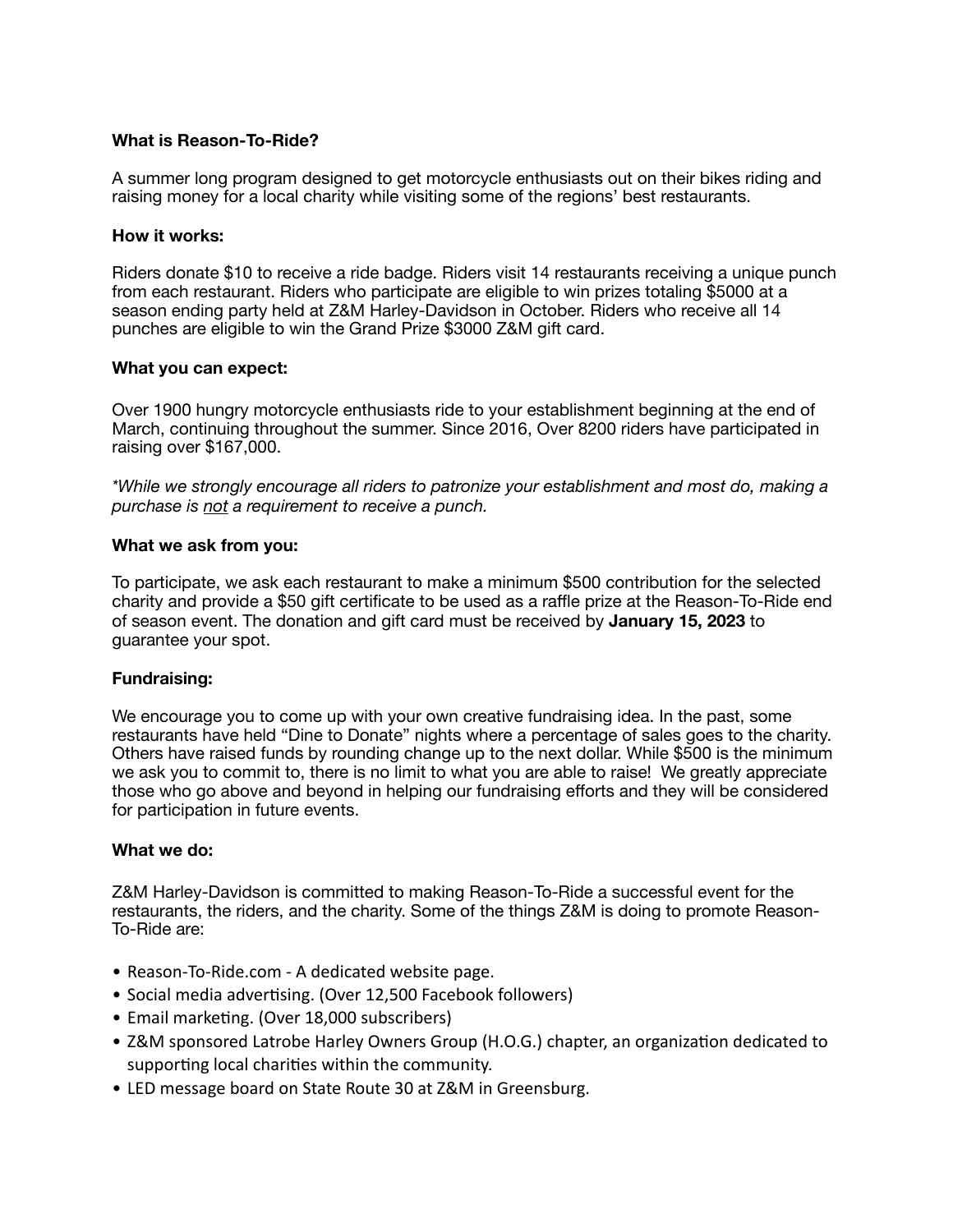- Printed posters, materials, and handouts.
- We host a Reason-To-Ride end of season event at Z&M for all participants and give away \$5000 in prizes! Restaurants are encouraged to attend with marketing materials.

## **Next step:**

If you would like to be considered for Reason-To-Ride, please complete the attached application and submit either by Email: **[marketing@zmcycle.com](mailto:marketing@zmcycle.com)**, FAX: **724-837-0398** or mail/ deliver to: **6130 State Route 30, Greensburg, PA 15601**. Deadline to apply is **December 15, 2022** Note: Please do not submit donation checks until you've been officially notified of your selection.

Selections will be made by December 30, 2022. If your application is chosen you will be notified via email and by phone. If you accept and choose to participate, you will be sent an invoice and will be required to send the donation and gift card before **January 15, 2023**. After payment is received, you will be required to approve artwork that will appear on the punch card.

Thank you for your interest in joining Reason-To-Ride. Only 14 restaurants can be selected which means not every restaurant applying can be accepted. If your establishment is not selected please consider re-applying next year.

Diana Wise Activities Officer Latrobe H.O.G.

724-787-2064 activitiesofficer@zmcycle.com